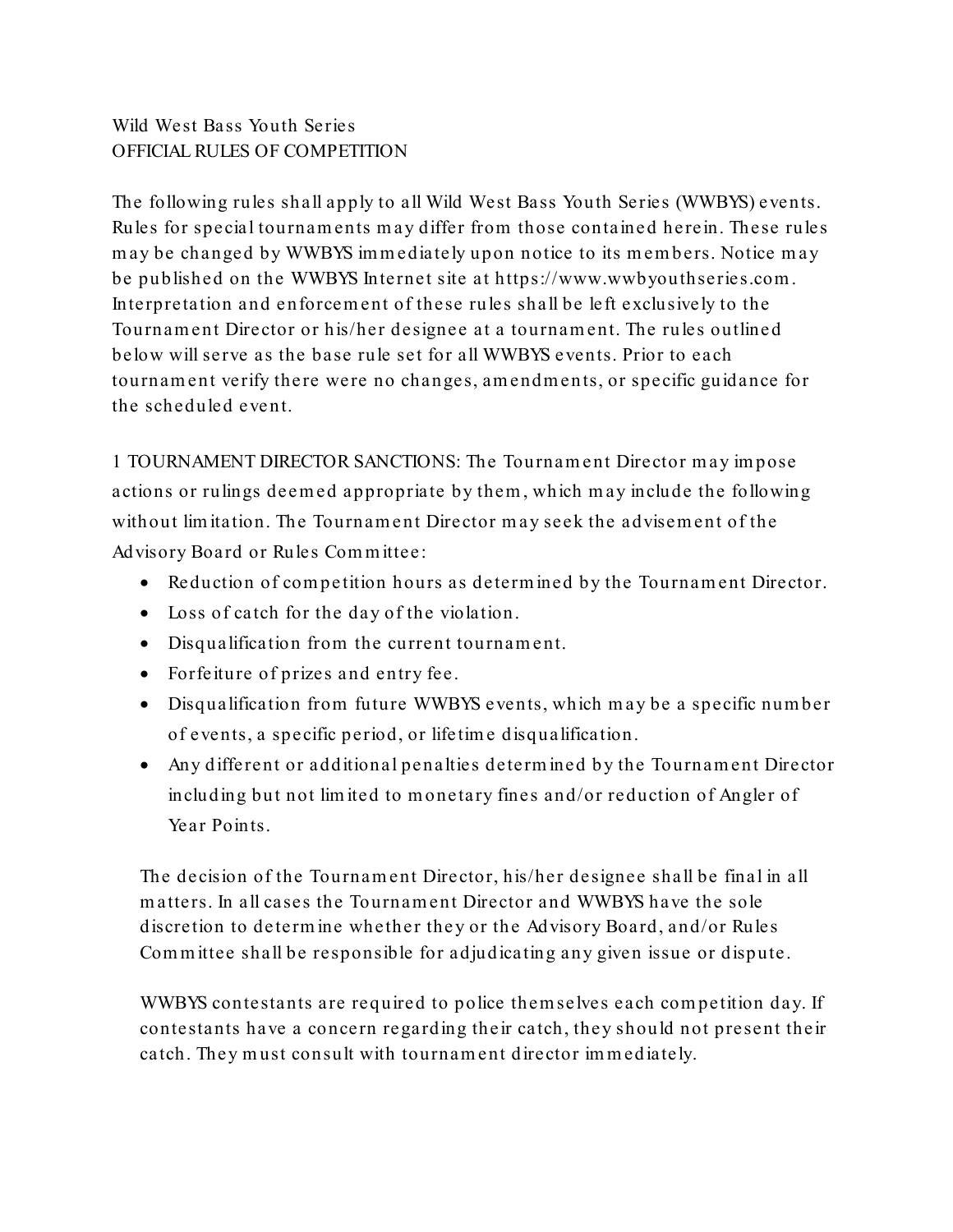2 FISHING HOURS: Fishing hours will be posted on the Tournam ent Inform ation Page or announced at the tournament briefing.

3 PARTICIPANTS AND ELIGIBILITY: This tournament is open only to student currently e nrolled in school, in good academ ic standing, and a member of WWBYS, except for Open Qua lifier. Junior members must be 8 years of age by January 1st of the current season and must not be attending High School prior to the West Coast Cham pionship Tournam ent. Highschool Mem bers must be in the 9th Grade prior to January 1st of the current season and not be over the age of 19 or beginning college prior to the National Cham pionship. Anyone fishing in the WWBYS West Coast Championship will need to have an active membership prior to the Cham pionship. Participants will need an eligible partner and have a captain prior to registering for any event.

- Both youth anglers must be in good standing.
- If a partner is unable to participate in a tournament, the rem aining partner may fish solo in a tournament but must be accom panied by a non-related observer/m arshal on the boat during the tournament.
- Trolling motor time must be shared by anglers unless one angler concedes their tim e, and it is noted by the captain.
- During the official com petition days of the tournament, com petitors or captains may not make cell calls for the purpose of locating or catching fish on tournament waters. Cell phones m ay be used for emergency situations. Com petitors can call lockm asters for locking purposes only. Com petitors are allowed to use smart phones for global maps, weather, notes, WWBYS updates, etc., and social m edia as perm itte d by the Tournam ent Director and captains, however using smart phones during com petition to log into daily tournament blogs is prohibited.
- Each angler/captain agrees to report to the Tournament Director im m ediately any violation or in fraction of any tournament ru les. Failure to report violations, suggestions to another com petitor that they violate these rules or false ve rification of weigh-in form s may be cause for disqualification or other disciplinary action.

Captain Requirem ents and Restrictions:

- Be 21 years of age and older.
- Must com ply with all local regulations and may be required to have a Boat Captain ID in the State of California.
- Must not be a guide on the tournament waters prior to 6 months of the tournament unless the captain is the parent of the youth angler.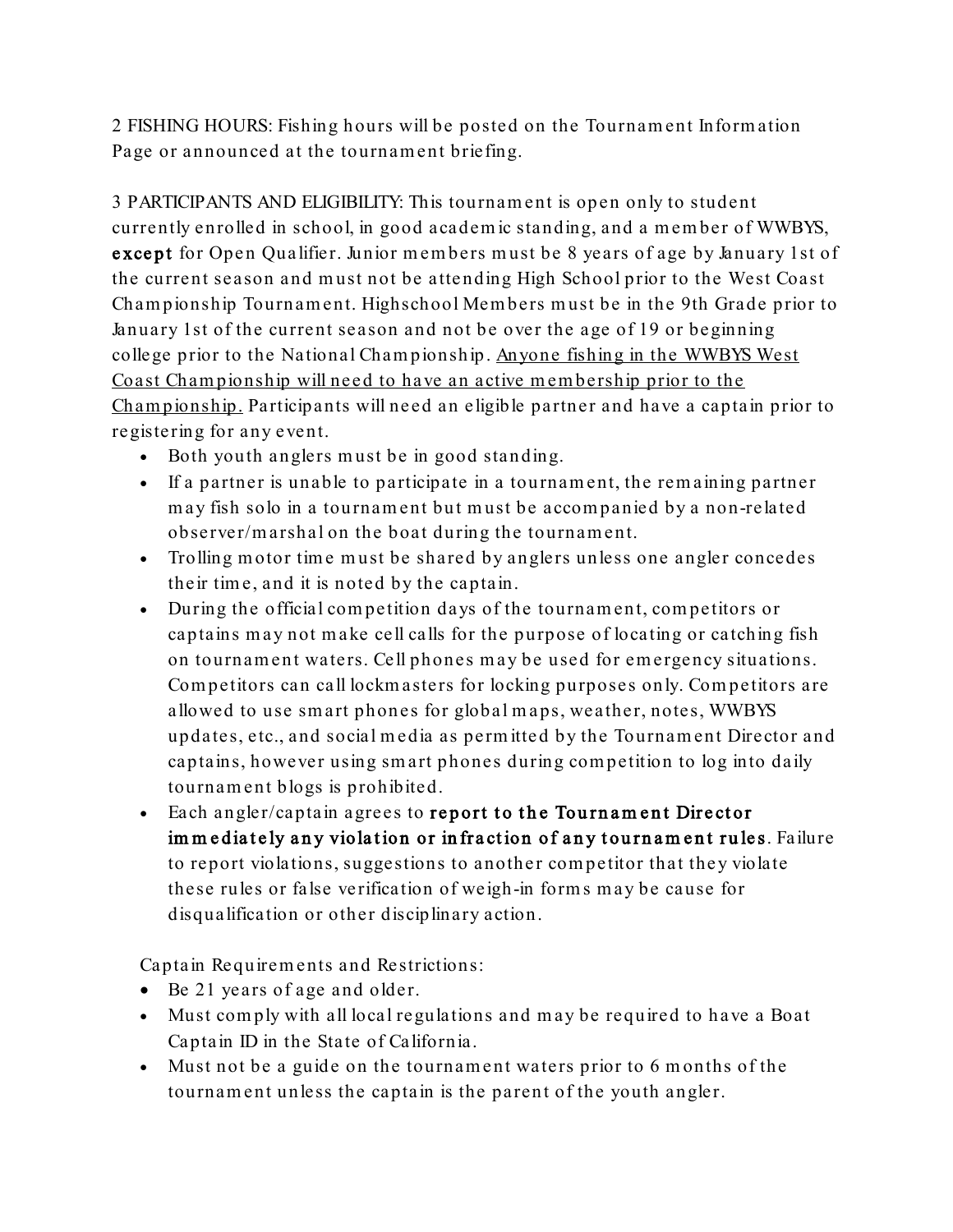- If a substitute is needed, request and approval must be requested through the Tournam ent Dire ctor.
- Be subject to a background check, at the tournament official's discretion.
- Boat Captains/Coaches/Parents will serve as "officials" in the event and will not be allowed to: fish, cast, set hooks, or reel fish for any com petitor, to do so will disqualify the angler from the tournament. Repeated offenses may disqualify the angler from all WWBYS tournaments and events as decided by WWBYS officials.
- They may ASSIST Youth Anglers in a manner as to coach or mentor them ONLY.
- They may suggest fishing areas or techniques, baits, etc., but the final decision, if safety is not a factor, on where to fish or fishing methods will rest with Youth Anglers.
- They may use the dip net if they so choose.
- Boat Captains always have complete control of the boat and outboard en gin e.
- Youth Anglers may not drive the boat, except in the case of an em ergency. Youth Anglers can/should run the trolling motor; however, the Boat Captain has the right to take control of the trolling motor at any tim e if safety or equipm e nt is at risk.
- Boat captains are subject to the same rules as the anglers, and penalties if any can be applied to the team in your boat. Repeated offenses may disqualify the angler or captain from all WWBYS tournaments and events as decided by WWBYS officials. A com pleted e vent waiver must also be submitted by the Boat Captain/Coaches.

4 MINORS: Contestants under the age of 18 may enter with signe d approval from their legal guardian. Proof of age to the tournament officials is the responsibility of the potential contestant. Any candidate for competition who, in the judgment of the Tournam ent Director, is im paired in such a manner as to endanger the safety and well-being of their partner or them se lves may not be eligible.

5 MEMBERSHIP: WWBYS m em bership is required to fish all WWBYS events, with the exception of Open Qualifiers. Failure to have an active/paid membership is grounds for disqualification for events that require membership. WWBYS reserves the right to refuse and/or revoke m em berships without cause, reason and/or explanation and without recourse at our own discretion. Mem bership does not guarantee the ability to enter a tournament. Mem berships are valid for tournament calendar year.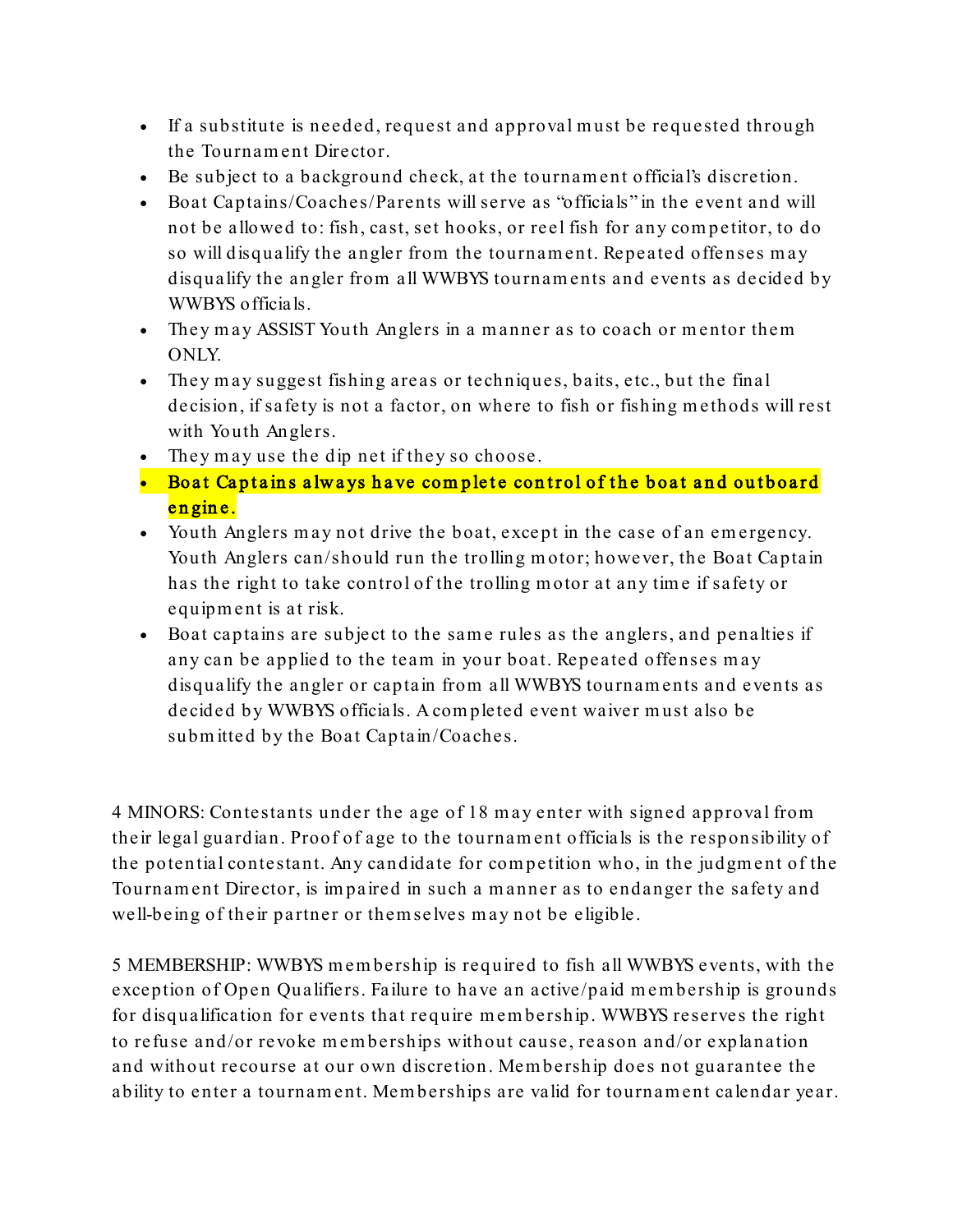Note: A tournament calendar year may start in the fall prior. The membership fee is \$50.00 per contestant per year.

6 LIABILITYINSURANCE: During the open practice and com petition days of any WWBYS tournament, no contestant may operate a boat unless that contestant has documented proof of a m inim um of \$300,000 per occurrence boat owner's liability insurance (see participation agreement for full details) covering the boat being used in the tournament. Proof of insurance must be with the boat being used and must cover all passengers in that boat. Random checks may be conducted and any contestant who does not have proof of valid insurance with \$300,000 coverage will not be allowed to participate, and all entry fees forfeited.

7 FIRST ENTRYDEADLINE: First Entry deadline via m ail/phone is 5:00pm local tim e or online/APP entries until 11:59 PM Tuesday prior to the eve nt to be paid in full. Any entries after COB on this date will incur a \$35 late fee. Check the WWBYS website for all deadline dates. WWBYS ENCOURAGES CONTESTANTS TO UTILIZE ONLINE METHODS TO SUBMIT PAYMENTS. Checks will be accepted; however, it is the responsibility of each contestant to follow up with WWBYS if they have submitted an entry via USPS mail. All USPS entries must be received by the WWBYS office by the published deadline date. Contestants are encouraged to pre-sign for events giving them priority entry and greatly helping the tournament organization with preparation details.

\*\*\* WWBYS may reserve sponsor exem ption spots in each qualifying tournament.

Any entry balances not received by the FINAL ENTRYDEADLINE will lose their priority entry position and forfeit any partial paym ents for that event.

8 WAIVER AND RELEASE: As a condition of participation in each tournament, each contestant must execute a waiver and rele ase of liability and a name and likeness release.

9 PRIZES: Prizes will be awarded after the tournament. Contesta nts must be present and able to hear their names called a t the official weigh-in to be eligible for continge ncy prizes.

## 10 OFF LIMITS PRACTICE:

SEE WWBYS WEBSITE FOR OFFICIAL DATES AND OFF LIMITS FOR EACH EVENT.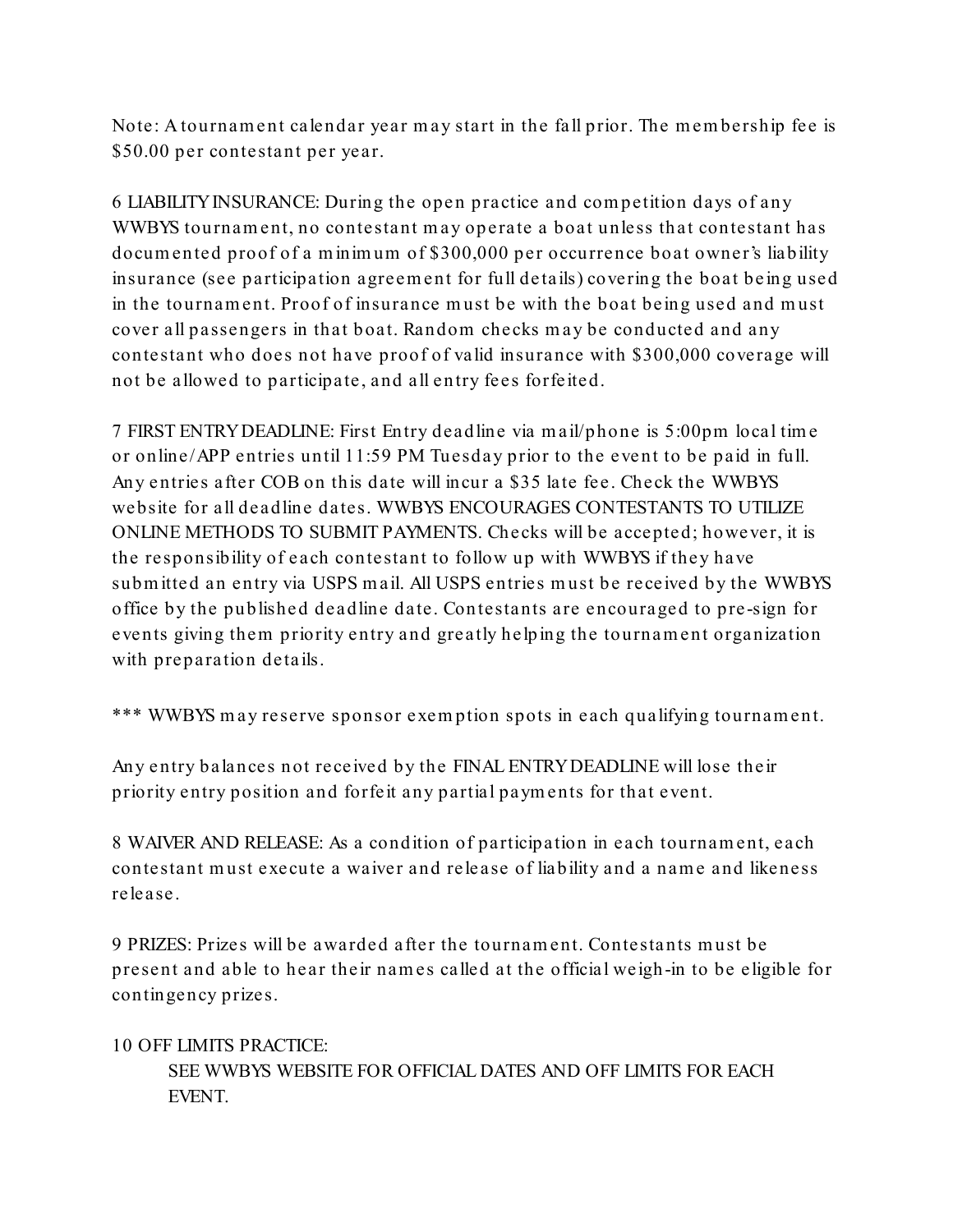OPEN QUALIFYING EVENTS: Verify all rules and restrictions for each qualifying event.

CHAMPIONSHIP – Tournam ent waters shall be off-lim its to all contestants at 12:01 AM local tim e 10 days prior to the first open practice date in all WWBYS Cham pionship eve nts unless otherwise notified by WWBYS. No contestants will be allowed on Tournament waters after registration until the first day of com petition. Unless otherwise specified, all official tim es are specific to local host community. The contestant must know and observe these dates. During both the open practice and the tournament, a contestant may not have the assistance or advice of anyone other than another confirm ed contestant for the purposes of locating or catching bass, nor enter the tournament waters with anyone who has been on the tournament waters during the off-lim its period including, but not lim ite d to, a profe ssional guide, state or federal wildlife agency em ployee, or any other person deemed an "expert" on these tournament waters by the Tournament Director, unless they are a contestant in the tournament. Flying over tournament waters or the use of drones during the off-lim its period, open practice and com petition is not allowed.

11 NO INFO RULE: WWBYS TEAMS HAVE A NO INFO RULE AND A STRICT OFF-LIMITS PERIOD. REGARDLESS OF WHEN A CONTESTANT ENTERED THE EVENT, THEYMUST HAVE ADHERED TO THE OFF-LIMITS PERIOD AND THE NO INFORMATION RULE. BY SIGNING THE WAIVER AND ENTRYFORM EACH CONTESTANT IS ATTESTING TO ADHERING TO THE NO INFO AND OFF-LIMITS RULE. Other than using publicly available inform ation (e.g., newspaper and internet reports) contestants cannot solicit, receive, or gather any inform ation via phone, electronic devices, or any other means about locating or catching fish on tournament waters other than from another confirm ed contestant. All inform ation must be accessed prior to official off lim its periods. THERE SHALL BE NO EXCEPTIONS. During open practice (CHAMPIONSHIP) and com petition day(s) contestants cannot solicit, receive, or gather any inform ation from anyone other than another confirm ed contestant in the tournament. In the event of unsolicited inform ation being offered in any fashion constants must cease and /or discontinue such inform ation by inform ing the person you are off lim its for a WWBYS event.

12 FISHABLE WATERS: Fishing within 50 feet of an operating gas pump/dock or within 50 feet of a competitor's boat, which is first anchored, is prohibited (Trolling motors must be in up position, anchor rope visible, or shallow water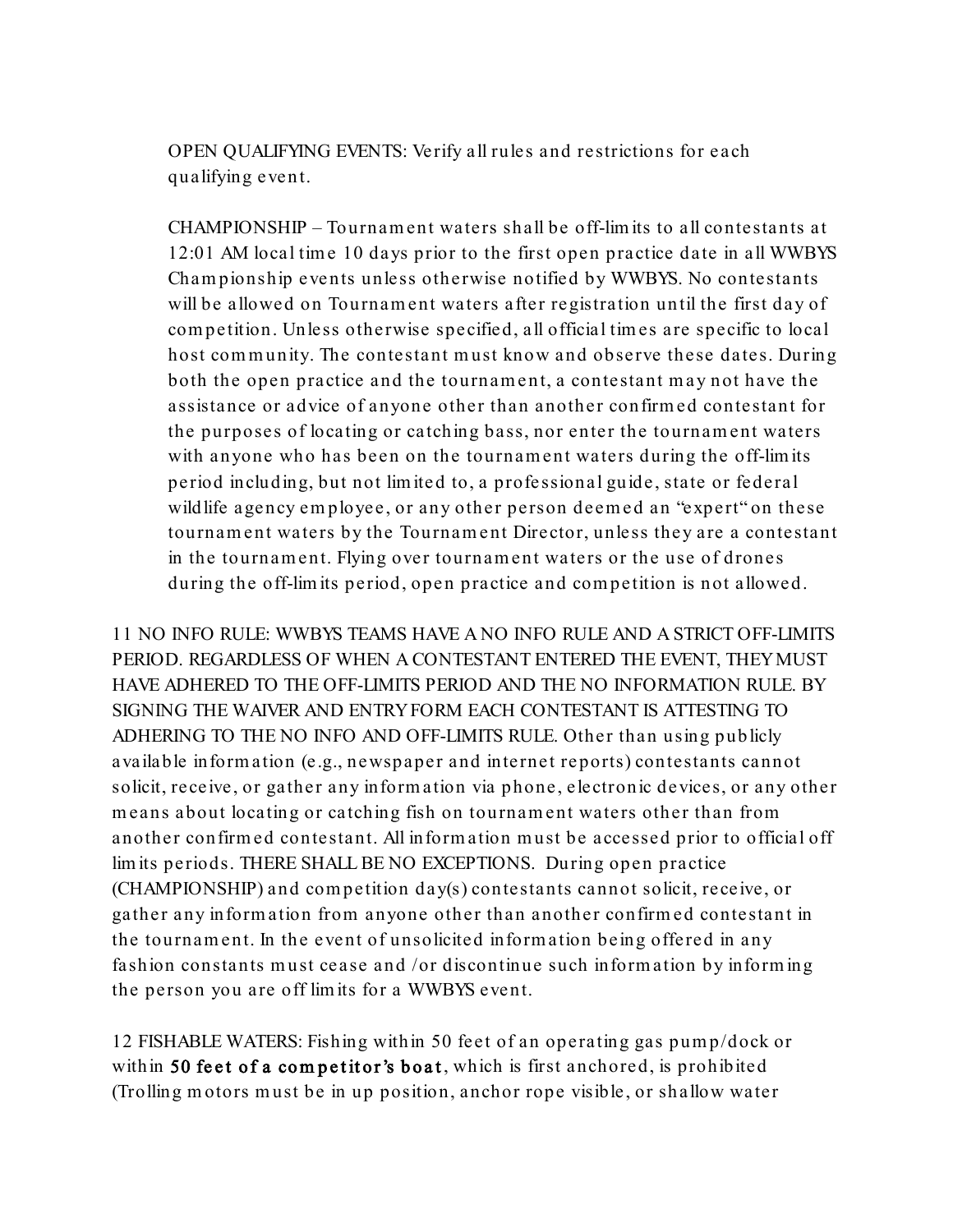anchoring system deployed to be considered anchored). A safe and courteous distance (50 feet) should be maintained when trolling motors are in use. Boats may fish anywhere except areas designated as "off lim its" or "no fishing" by Local, State or Federal officials or as posted on the Tournam ent Inform ation page or announced by Tournam ent Director. Tournam ent waters shall be established by the Tournam ent Dire ctor for each tournament. Any water within these boundaries posted "Off-Lim its" or "No Fishing" by state or federal agencies will be OFF-LIMITS and will be announced at the Tournam ent Briefing. Only water open to all public fishing will be conside red tournament waters. Contestants may not cut, dig, or rem ove obstructions requiring the use of any tools once the off-lim its period begins all the way through the conclusion of the event to access any water. Contestants may not have a non-contestant cut, dig, or rem ove any obstructions once the offlim its period begins all the way through the conclusion of the event to access any water. Contestants may not have the assistance of another boat, person, or apparatus (push poles are allowed) to access any water. Contestant's boats must access fishable water under its own power and only with the assistance of the anglers assigned to that boat. All angling must be done from the boat. Prior to the tournament registration, any questionable areas must be brought to the attention of tournament officials to be considered tournament waters and may be announced in the briefing for all to hear. Contestants must fish in an area that is accessible by WWBYS staff, m edia, and camera personnel as deemed by the tournament director. As a general rule WWBYS views this as a 20-foot fiberglass bass boat with the motor trimmed down under its own power. If contestants have any questions, they must approach the tournament director. Any violation of offlim its water will result in disqualification. Tournam ent officials reserve the right to restrict or enhance tournament waters based on conversations with local authorities.

13 SHARED WEIGHT FORMAT: Only Largem outh, Sm a llm outh, Spotted, and Rede ye bass will be weighed. The lim it shall be five (5) of the above species and varieties per day, unless otherwise specified by tournament officials. As soon as a contestant has caught one more fish than their tournament limit, they must cull a fish im m ediately to reduce their catch to the tournament lim it. A contestant must not allow any bass caught by him /her to be counted on the score of another team. In such a case, all contestants involved shall be disqualified from this tournament and from all future tournaments conducted by WWBYS.

14 COMPETITION DAYS: (Qualifying events) will span one (1) day with the full field.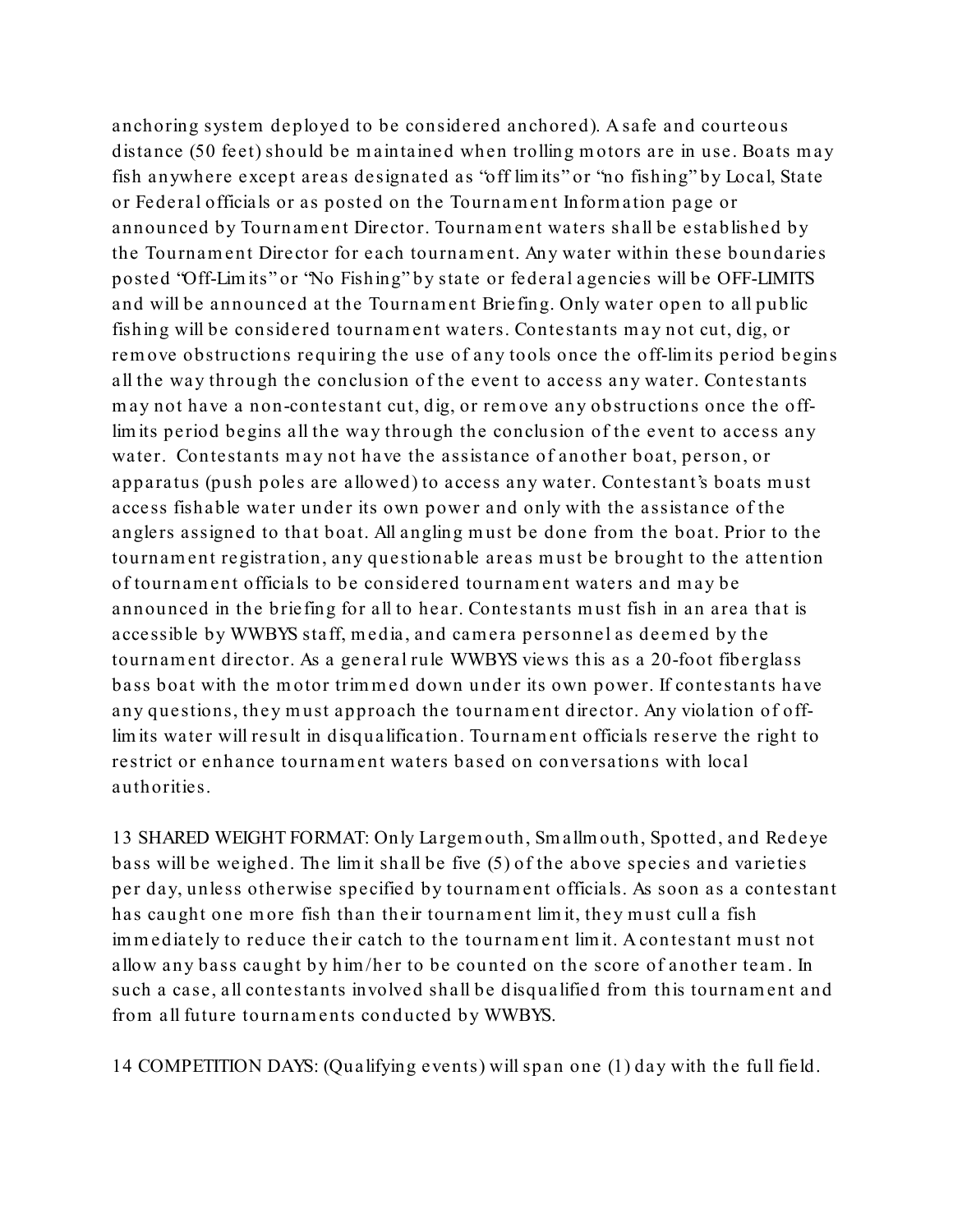15 CHAMPIONSHIP COMPETITION DAYS: WWBYS will span two (2) com petition days.

16 OTHER EQUIPMENT/RESTRICTIONS:

- Any other special rule as deemed by the tournament director and announced prior to blastoff.
- WWBYS is allowing nets.
- No floggers, underwater cameras, or sim ilar devices will be allowed in practice or during the events days.
- No spotlights or sim ilar devices will be allowed in practice or during the events days to located fishing locations or fish.
- Binoculars are not allowed in the boat at any tim e.
- Contestants must have a valid fishing license for all tournament waters.
- No contestant may buy or barter a fishing location from anyone for use during any com petition day.
- Contestants renting boat slips may launch boats and proceed im m ediately to slip location.
- Testing of engines during off-limits period is not permitted on tournament waters.
- Testing of e ngines after the weigh-in is only allowed with perm ission from the Tournam ent Dire ctor.
- Scouting, pre -fishing, or other "practice" related activities prior to or after weigh-in is not allowed once the tournament has begun.
- During the open practice and during the tournament, a contestant may not enter or dive in tournament waters also known as skin or scuba diving.
- During the official com petition days of the tournament, a contestant may not use a CB radio, a VHF m arine band radio, a cellular phone, or any other type of com m unication de vice for the purpose of locating or catching fish. Contestants are perm itted to transm it by ra dio or telephone only in the event of an emergency. If so equipped, contestants may listen to the marineband weather inform ation.
- Contestants are allowed to call lockm asters for locking purposes only.
- In all cases where communications are initiated by a contestant, the Tournam ent Director must be called prior. A voicem ail or text message may constitute such com m unication.
- A designated tournament official must be granted access to the contestant's boat at any tim e during the open practice or com petition days. Failure to grant such access may result in im m ediate disqualification.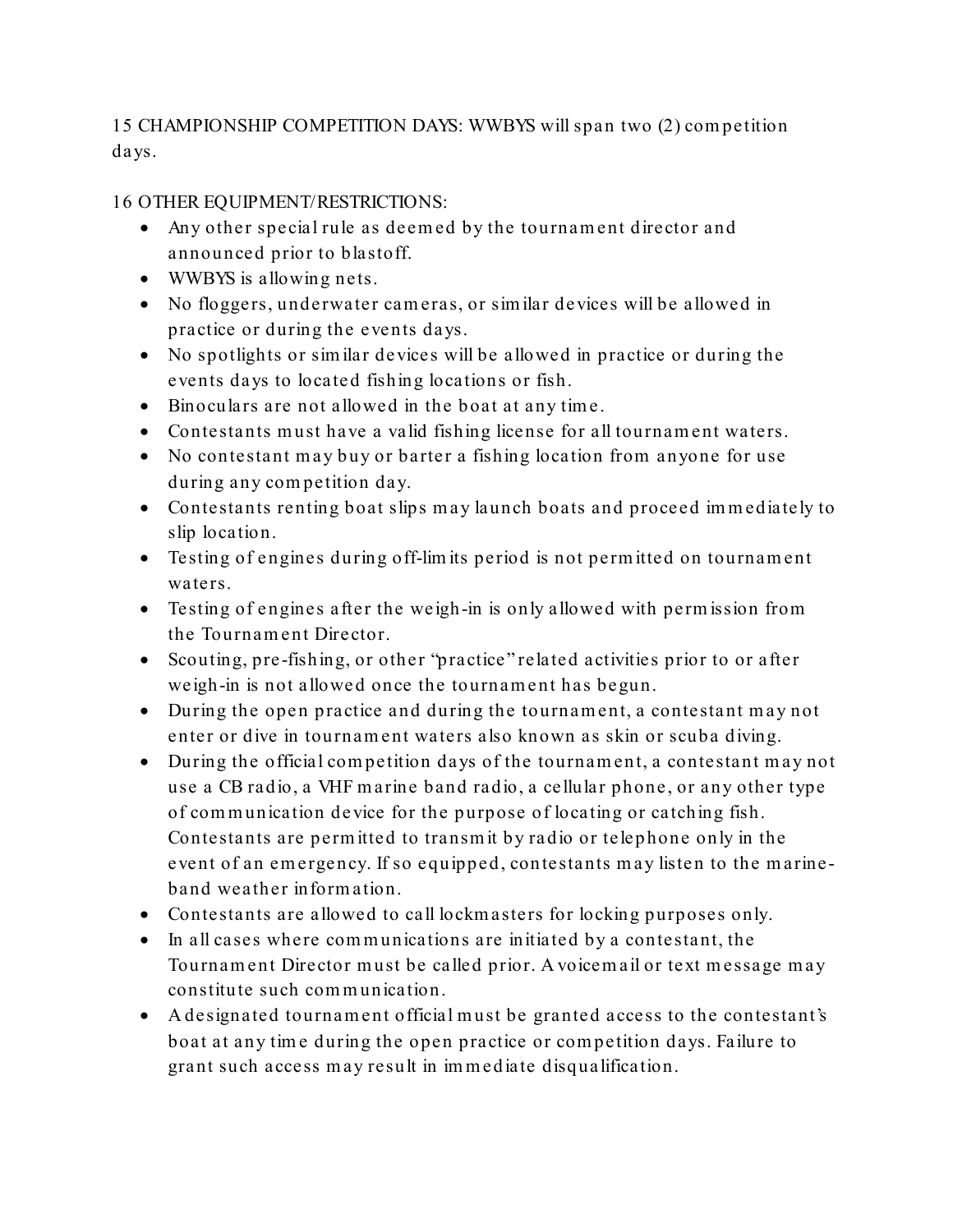• Nothing can be placed into the water to attract baitfish, any type of forage. This includes but not lim ited to: structure, dog food, fish habitat, bait balls or any substance that would enhance or hold fish in a particular area once the off-limits period begins and all the way through the conclusion of the event.

17 VIOLATION OR INFRACTION: EACH CONTESTANT AGREES TO REPORT TO THE TOURNAMENT DIRECTOR IMMEDIATELYANYVIOLATION OR INFRACTION OF ANY TOURNAMENT RULES.

18 PROTEST AND REPORTING PROCEDURE: ALL PROTESTS MUST BE BROUGHT TO THE TOURNAMENT DIRECTORS ATTENTION VIA VERBAL NOTIFICATION AND THEN SUBMIT A WRITTEN PROTEST WITHIN THIRTY (30) MINUTES OF THE LAST FLIGHT CHECK-IN TO THE TOURNAMENT DIRECTOR OR DESIGNATED TOURNAMENT OFFICIAL. THE PROTESTOR ALSO AGREES THAT IF THERE IS A QUESTION WITH REGARDS TO VERIFYING THE PROTEST, THEYMAYBE SUBJECT TO A POLYGRAPH EXAM AND AGREE TO TESTIFY IN A COURT OF LAW IF NECESSARY.

19 REGISTRATION: Each contestant must register/check in, in person with official WWBYS staff at the time and place designated in the schedule of events. Any contestant who has not contacted the WWBYS Tournam ent Dire ctor 15 m inutes after the closing of the posted on site registration, may be disqualified from participating in the tournament and his/her entry free forfeited. It shall be each contestant's responsibility to check the schedule of events or registration tim e and location or obtain tim es from the WWBYS tournament department.

20 SAFETY: Safe boat conduct must always be observed by contestants. During com petition, each boat passenger must wear a Coast Guard-approved chest-type life preserver anytim e the com bustion engine is operating. This preserver must be strapped, snapped, or zippered securely and m aintained in that condition until the com bustion engine is shut off. Inflatable life vest indicators should be checked daily. Violation of this rule shall be reason for disqualification. Te am s are encouraged wear/carry Three Coast Guard approved chest type life preservers per boat. All children 12 years of age and younger must wear a U.S. Coast Guardapproved Type I, II, or III life jacket (PFD) while on any vessel. The life jacket (PFD)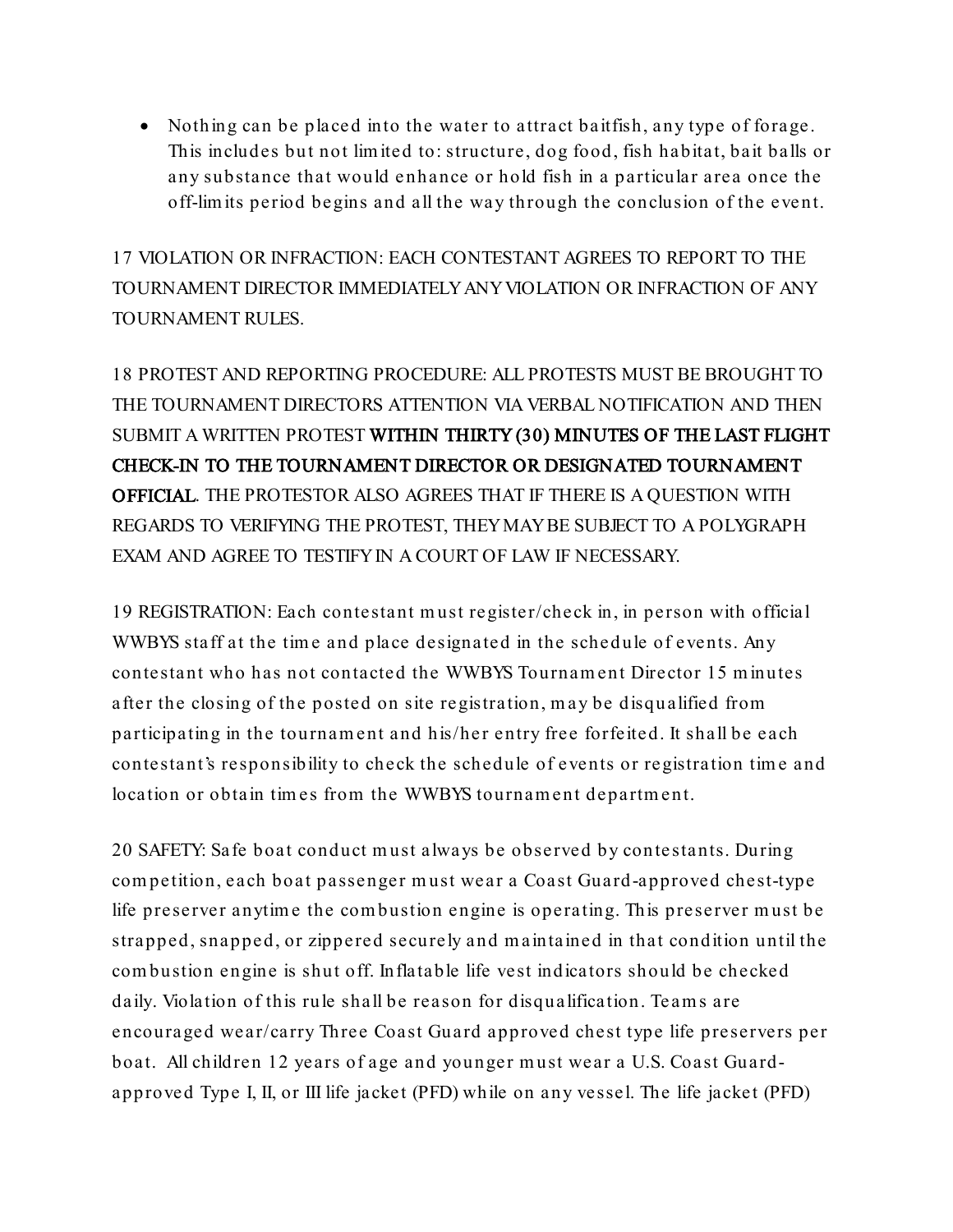must be fastened according to the m anufacturer's recommended use and must fit the child properly. All anglers and captains must com ply with the laws of the state in which the events are held.

Tournam ent officials have the right to dela y, shorten or cancel the start of an official tournament day because of bad weather or other factors that would endanger the safety of the contestants. Tournam ent waters may also be restricted at any tim e because of bad weather. Weather delays on compe tition days resulting in half of the tournament day be ing lost (first flight take -off and check-in) may result in cancellation. WWBYS reserves the right to im pose boat speed lim its during any or all tournaments. Whether or not to im pose a speed lim it, the area covered by the speed lim it and/or the actual speed lim it im posed shall be left e xclusively to the discretion of the Tournam ent Director. IN THE EVENT OF AN EMERGENCY SITUATION, CONTESTANTS SHOULD CALL 911 FIRST AND ONCE SAFE, NOTIFY TOURNAMENT OFFICIALS AS SOON AS POSSIBLE. CONTESTANTS ARE ALLOWED TO LEAVE THE BOAT AND SEEK SAFE SHELTER IN BAD WEATHER WHERE DANGER MAY BE IMMINENT.

- It is suggested the Boater have a safety check with their partner prior to launch to familiarize the location of all safety equipment.
- It is recom m ended that each contestant su ccessfu lly com plete a boating safety course. Boating safety certification, or a "grandfathered" exception, may be required in certain states/tournaments. Boating safety courses are available online and should carry an endorsement by the National Association of State Boating Law Administrators or NASBLA.

21 ANGLER CODE OF CONDUCT AND SPORTSMANSHIP: Contestants/Coaches participating in any WWBYS event shall abide by this code of conduct and the applicable rules for the event in which they are participating. Contestants and Coaches shall, at all tim es, conduct them selves in a manner becom ing of a professional that will not reflect unfavorably on WWBYS, its members, sponsors, events, or representa tives. The favorable public reputation of WWBYS as an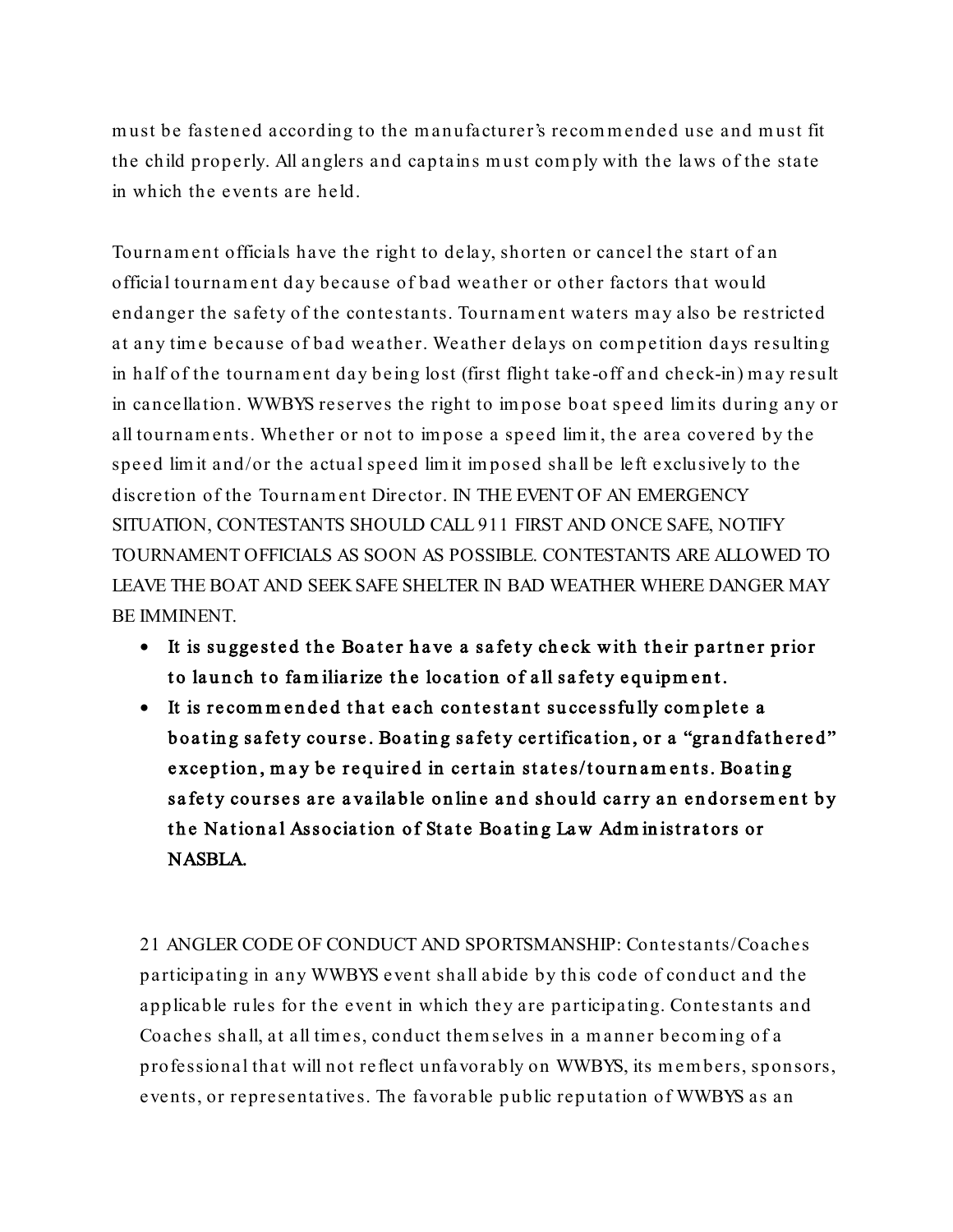organization in the sport of fishing, the inte grity of its officials, and the reputation of its m edia properties are valuable assets and tangible benefits for WWBYS. It is an obligation of contestants to refrain from public comments that unreasonably attacks or disparages the inte grity of tournaments, tournament officials, sponsors, fellow members, fellow contestants or the WWBYS organization. Public comments that an angler knows, or should rea sonably know, will harm the reputation of WWBYS, WWBYS officials or sponsors shall be considered unacceptable conduct and may result in disciplinary action, including but not lim ite d to, permanent rem oval from all WWBYS events. Contestants will refrain from arguing, yelling, dem eaning, using profanity, or challenging any tournament official. Anglers will be notified of any known rules infractions at the moment they are discovered or as soon as they are ruled upon by the tournament director. Contestants shall demonstrate professionalism and integrity in support of the sport of professional fishing. Any angler who violates any portion of the Angler Code of Conduct may be subject to sanctions including but not limited to permanent disqualification.

To this end, anglers, parents, coaches, faculty members, friends, and fam ily members of anglers shall use their best efforts to demonstrate professionalism and integrity in support of the sport of professional fishing. Any angler, parents, and fam ily members of anglers who violate any of the provisions of the Angler Code of Conduct may be subject to forfeiture of tournament winnings, suspension from competing in individual WWBYS sanctioned events, permanent ban from com petition or any com bination thereof deemed appropriate by WWBYS.

Anglers are frequently in the public eye and are considered role m odels; therefore, it is im perative that tournament com petitors demonstrate good sportsm anship in fishing. Sportsm anship is defined as fair play, respect for opponents, and polite behavior while com peting in the sport.

• Following are examples of unacceptable behavior by competitors in WWBYS events that will be cause for penalties as outlined in this docum ent.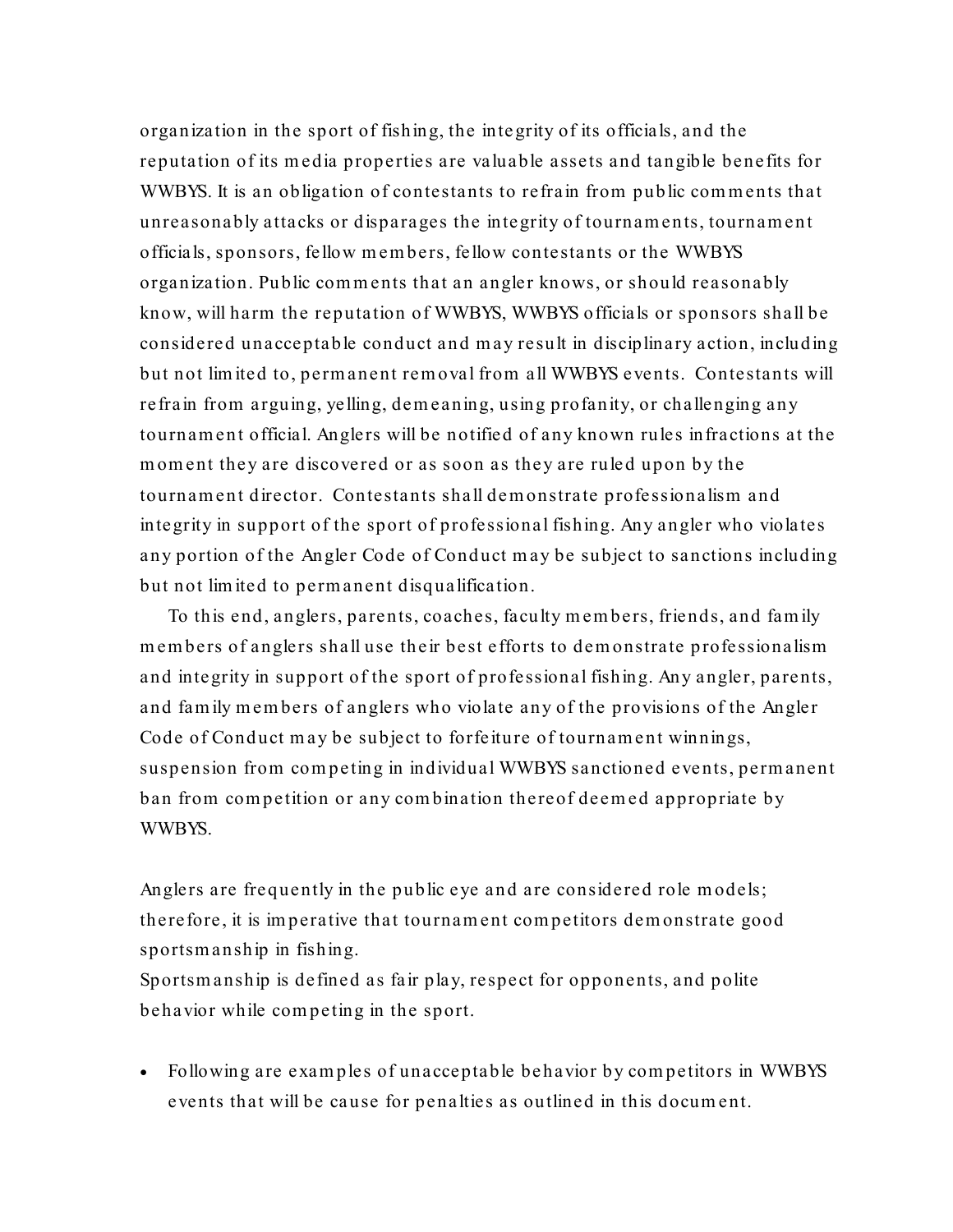- o Heated public disagreem ents with WWBYS officials, other com pe titors, fans, and volunteers during an event.
- o Public attacks through m edia, including social m edia, upon the integrity of WWBYS rules or officials.
- o Public comments that an angler knows, or should reasonably know, will harm the reputation of WWBYS officials or its sponsors.
- o Displays of anger and displeasure for reasons related to fishing competition where members of the public, including other anglers, spectators and the m edia, are present.
- o Publicly questioning or criticizing a tournament officia l or official decision, ruling, or penalty except through the proper channels.
- o Abuse (physical, verbal, threatening, or slanderous) of tournament officials, volunte ers, fellow com pe titors or others connected with a WWBYS event including comments on social m edia.
- $\circ$  Offensive or slanderous comments with racial, cultural, or sexual overtones regarding event officials, event personnel, or fellow anglers. Intentionally interfering with a fellow angler's ability to compete

## 22 PUBLIC CONDUCT, SPORTSMANSHIP AND COMPETITIVE INTEGRITY:

Contestants in WWBYS tournaments are expected to follow high standards of sportsm anship, courtesy, safety, and conservation. Contestant agrees that the integrity and com pe titive honesty of fishing contests is paramount to any bass fishing tournament circuit's continued e xistence and success. Contestants compete in WWBYS contests at the sole discretion of WWBYS. The WWBYS reserves the right to refuse service to any potential contestant and enforce its tournament rules, including but not lim ited to this Rule and the Angler Code of Conduct and Sportsm anship Rule, at its sole discretion.

23 ALCOHOL OR DRUGS: Use of alcohol or drugs (other than those purchased over the counter or prescribed by a license d physician) by any contestant or coach during the open practice or during the tournament will not be tolerated and shall be cause for autom atic disqualification from this and all future WWBYS tournaments. No alcoholic beverages, other stim ulants or depressants,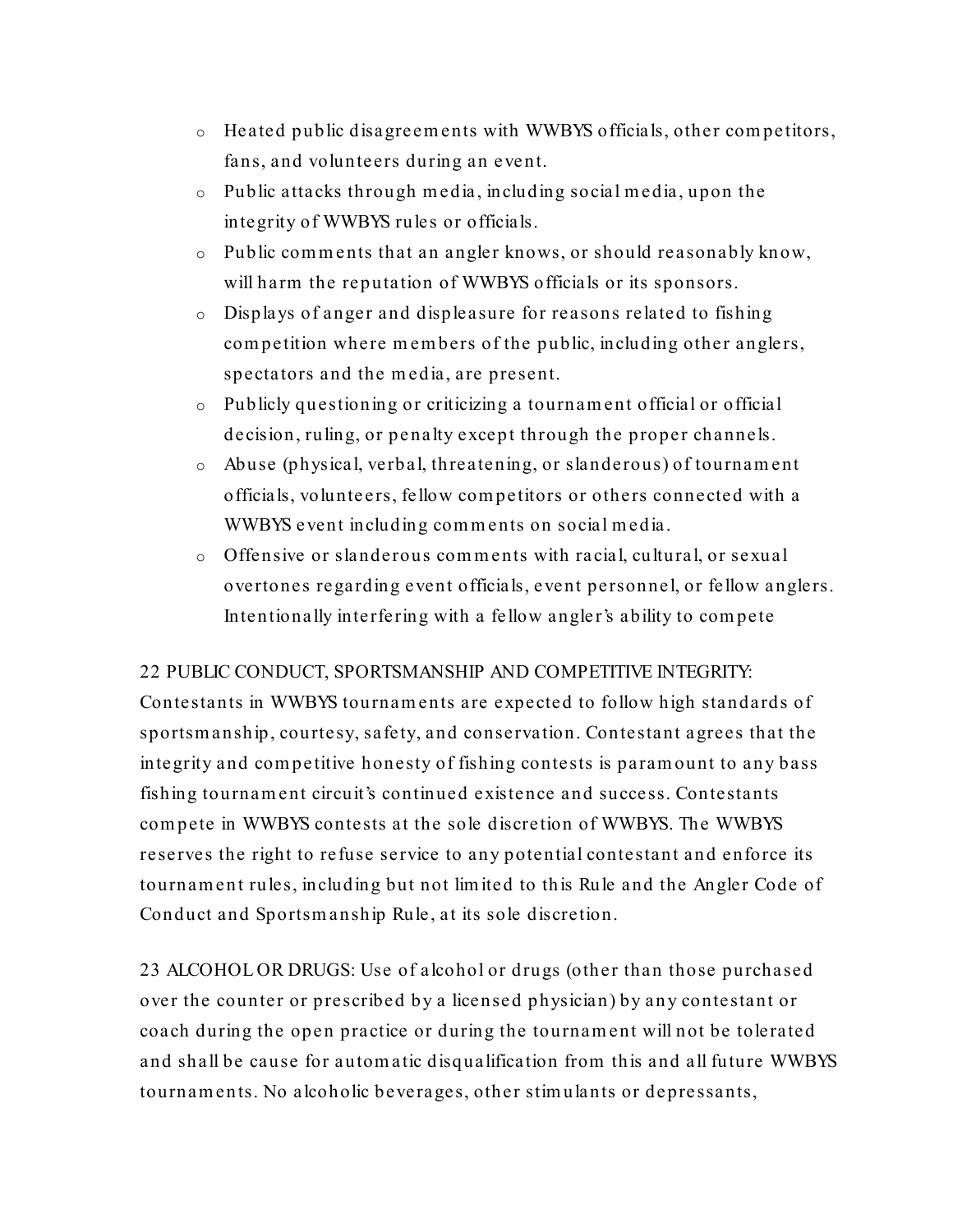prescription or otherwise, shall be allowed in the boats during the open practice or com petition days or when in the weigh-in area. Any contestant(s) deemed under the influence by the tournament director may be disqualified. Chem ical substance addiction or abuse, conviction of a felony or crim es involving moral turpitude or other conduct reflecting unfavorably upon efforts to promote safety, sportsm anship, fair com petition and com pliance with tournament rules shall be grounds for rejecting any application for participation and/or for disqualification after circum stances are reviewed by the Tournament Director.

24 TOBACCO PRODUCTS: The use of any tobacco products or sm oking prior/during takeoff, from check-in through we igh-in, and while cameras are present is prohibited. It is strongly encouraged to m inim ize the exposure of contestants to tobacco products and sm oking.

25 MAXIMUM COURTESY: must always be practiced, especially regarding boating and angling in the vicinity of non-contestants who may be on tournament waters. Any act of a contestant which reflects unfavorably upon efforts to promote fisheries conservation, clean waters and courtesy shall be reason for disqualification. All contestants are bound by the prevailing statutes and regulations of the various states within which they fish. Contestants are responsible for research of fishing and boating regulations.

26 DISQUALIFICATION SUSPENSION: Any disqualification suspension from or other disciplinary action regarding any tournament or fishing organization shall be grounds for rejecting any application for pa rticipation in a WWBYS tournament and/or disqualification from a WWBYS tournament after circum stances are reviewed by the Tournam ent Director. A written statement may be accepted by the tournament director from any contestant in question.

27 TACKLE AND EQUIPMENT: Only artificial lures and biodegradable artificial lures may be used. No "live bait" or "prepared ba it" will be perm itted during open practice and com petition, except for pork strips or rinds. Only ONE (1) casting, spin casting or spinning rod and reel may be used at any one tim e. Other rigs as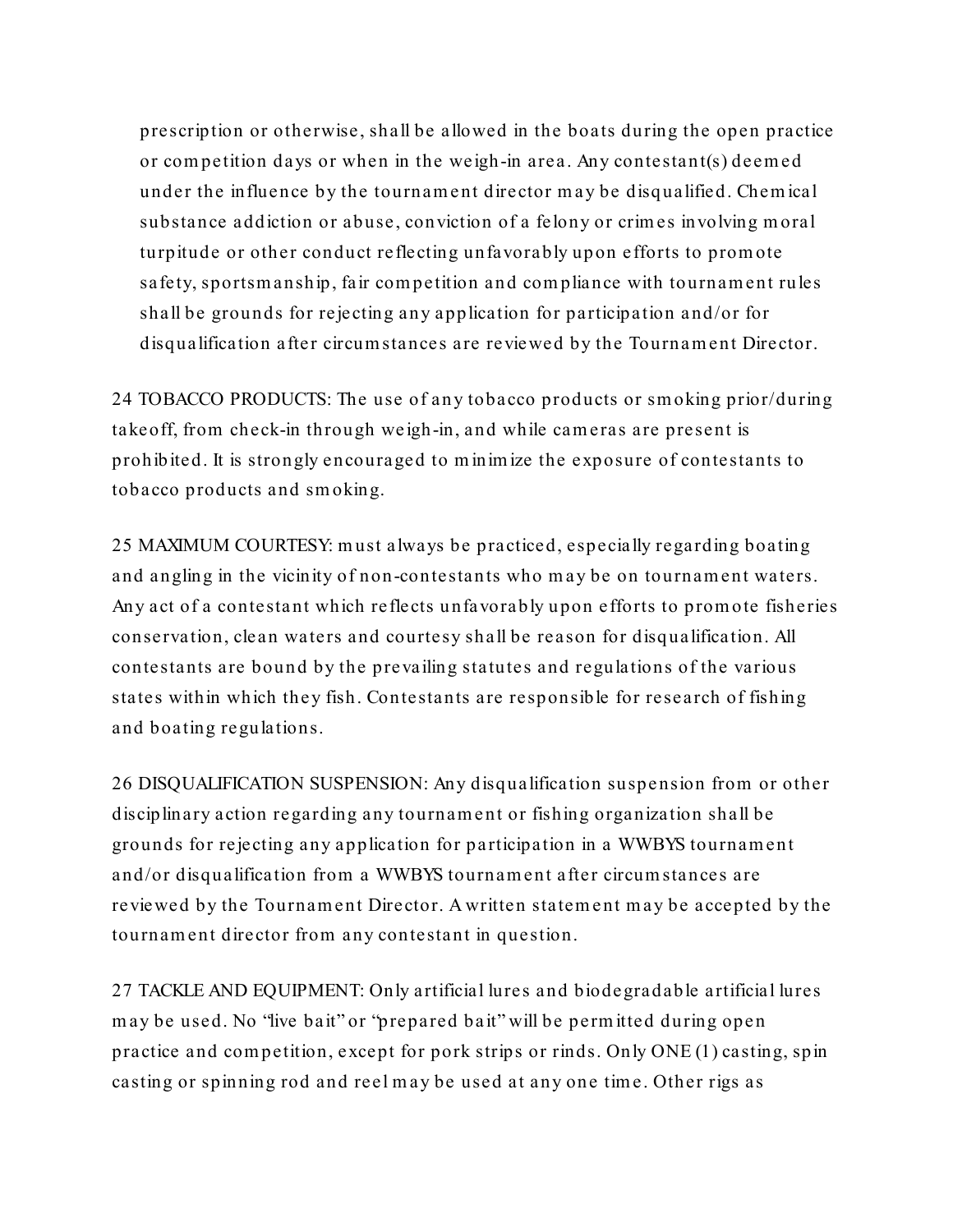specified above may be in boat ready for use; however, only ONE is perm itted in use at any given tim e. All bass must be caught live and in a conventional sporting manner on each day of com petition.

28 PERMITTED FISHING METHODS: Fishing is defined as having a lure attached to a line and a rod and reel with the rod in hand. All lures must adhere to state regulations. Alabam a rigs and sim ilar um brella type rigs are lim ited to a m axim um of five wires, five lures and three hooks (single or treble) unless state regulations are more restrictive, in which case state regulations prevail.

29 RECEIVING, ACCEPTING OR TAKING OF FISH FROM ANOTHER PERSON: during tournament hours is strictly prohibited. Stringers, ropes, caging, barrels or use of any other type of device to hold fish with the intent of catching or utilizing them to count for your or anyone else's daily catch is prohibited. Adding weight in any way to alter the natural state of any fish caught is prohibited. Moving or "stocking" fish from one location to another is prohibited.

30 VISIBLE FISH: Anyone guilty of snatching or snagging visible fish will have their catch disqualified. When visually fishing a bed or for bedding bass, to be counted as a legal fish, all bass must be hooked inside the mouth and must be verified by your partner before be ing unhooked.

31 HORSEPOWER REGULATIONS: MAXIMUM HORSEPOWER FOR ALL OUTBOARD MOTOR BOATS USED IN OPEN TOURNAMENT PRACTICE AND IN TOURNAMENT COMPETITION WILL not exceed the lim itations set by the U.S. Coast Guard. Each boat must have a U.S. Coast Guard horsepower rating plate attached to the boat by the manufacturer. Changing or altering standard factory parts of a contestant's engine to increase the horsepower over the factory horsepower rating is forbidden and will result in disqualification.

32 BOAT AND MOTOR: For the safety of all contestants during open practice and com petition, ALL BOATS MUST BE MINIMUM OF 16 FEET IN LENGTH, PROPELLER DRIVEN AND EQUIPPED WITH AN APPROVED OPERABLE IGNITION KILL SWITCH AND LANYARD. No jet-propelled boats. No "barges" or sim ilar craft will be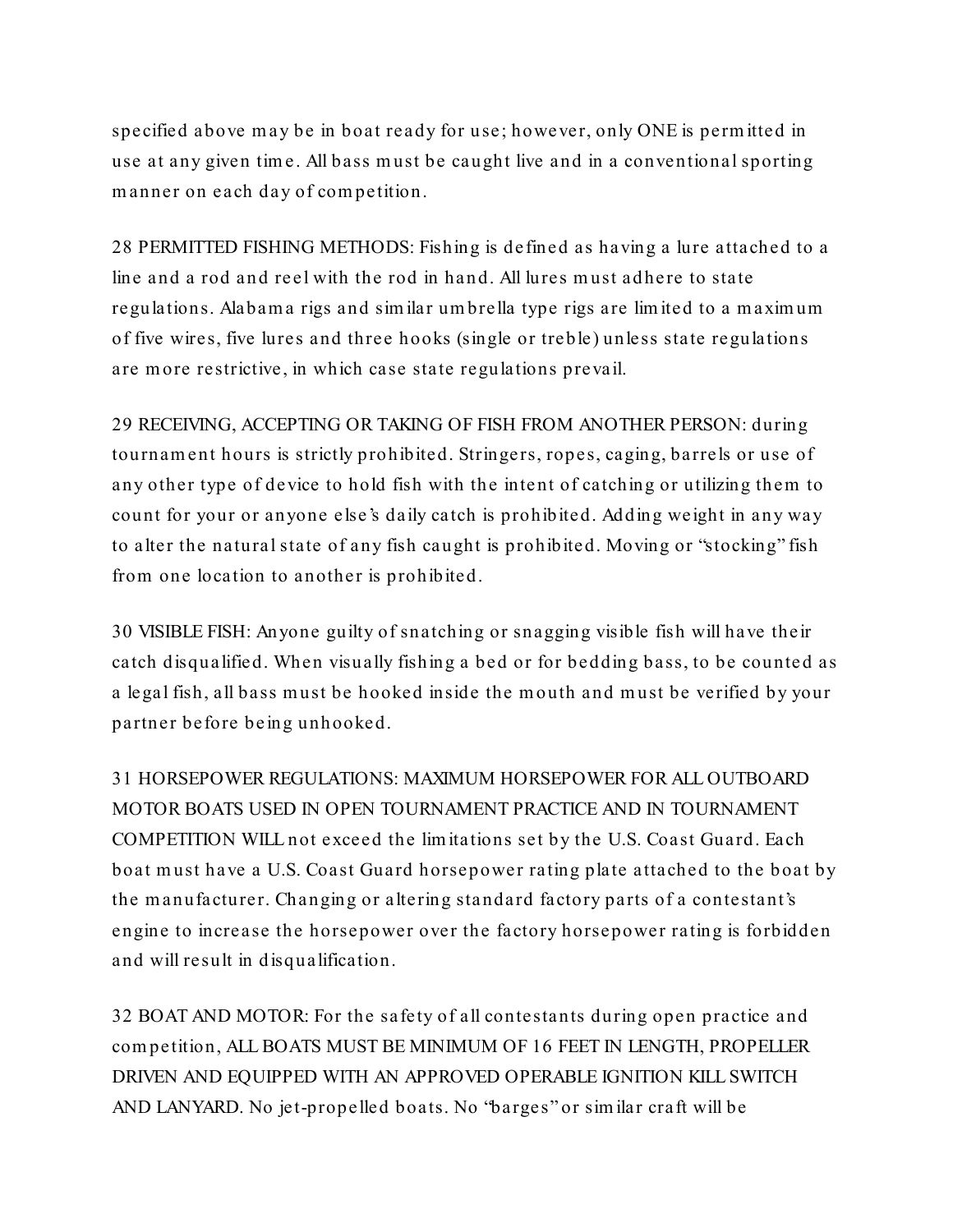perm itte d. NO BOAT EQUIPPED WITH "STICK STEERING" SHALL BE PERMITTED. "Stick steering" shall be as defined by the Tournam ent Director.

33 MANUFACTURER'S LANYARD/KILL SWITCH: Must be attached to the driver's body any time the combustion engine is operating. Any time the combustion engine is operating and in gear there must be a driver in the driver's seat in full control of the boat.

34 NO RAISED PLATFORMS: decks, or other non-factory installe d standing platform may be used in the boat. Standing on the outboard engine or seats while fishing is not allowed. An e lectric trolling motor may be used for slow m aneuvering. However, trolling as a method of fishing is prohibited.

35 ALL BLADDER TANKS AND AUXILIARYGAS: Any other type of AUXILIARYgas tanks that are not installed by the boat m anufacturer are prohibited. Additional gas tanks that are factory options and installed by a m anufacturer's authorized dealer are perm itted. Boats that do not have factory installed gas tanks are restricted to a m axim um of 18 gallons of gasoline in tanks that meet U.S. Coast Guard regulations. Gas tanks must be properly secured or strapped in a boat. No portable gas tanks or containers capable of holding gasoline can be placed anywhere on the tournament waters or shoreline for use by any tournament contestant. Gas must be purchased from a retail gas station.

36 BASIC BOAT EQUIPMENT: During open practice (Cham pionship) and com petition, every boat must have all required Coast Guard safety equipm ent as well as a functional bilge pump. During open com petition, every boat must have LIVEWELL SPACE, PROPERLYAERATED, TO ADEQUATELYMAINTAIN ALIVE A LIMIT CATCH OF BASS FOR TWO CONTESTANTS. WWBYS recommends live wells be m aintained at full le vel and aerators/recirculators on m anual. Tournam ent officials shall have the sole re sponsibility for determ ining whether aeration and capacity is proper and adequate.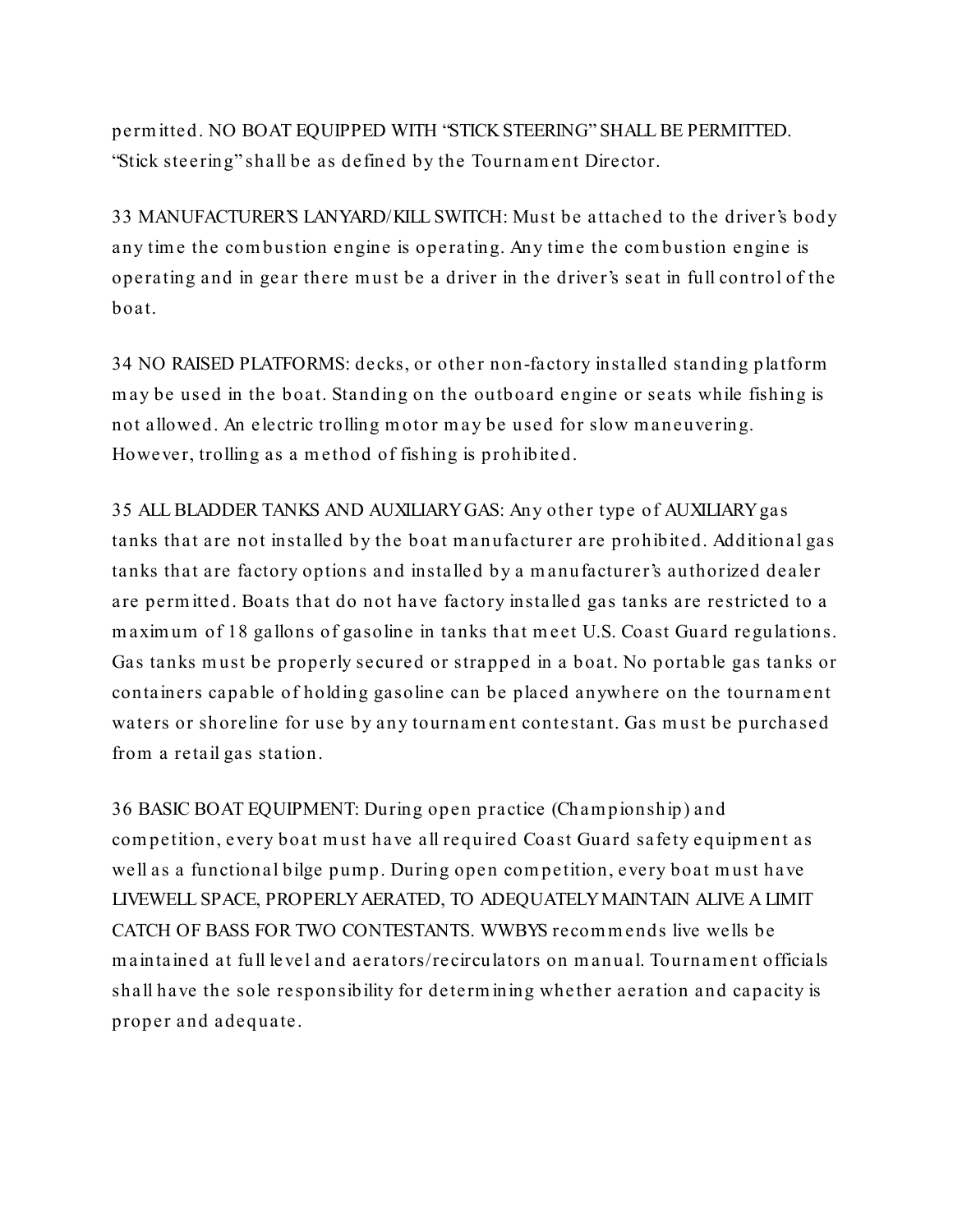37 BOAT IDENTIFICATION: Prior to each day's start, each boat MUST be inspected by a tournament official. Team s will be assigned a boat number according to their take off position.

38 CONTESTANTS MUST REMAIN IN BOAT: During the com petition days; contestants must not depart the boat to land fish or to make the boat more accessible to fishing waters. Boats must rem ain in tournament waters during tournament days. Contestants must leave from and return to official checkpoints by boat. Contestants must always rem ain in the boat except in case of dire em ergency. There are then two perm itted methods of returning to the check-in: (1) by both anglers rem aining in the ir boat and being towed by water, or (2) by one or both anglers entering the boat of another tournament contestant. Boats must be properly secured and stationary. Contestants must notify the tournament director as soon as possible.

Under these two conditions contestants'catches may be counted without a penalty (except for late penalties, dead fish penalties or other penalties pertaining to other tournament rules).

39 RESTROOM BREAK: In the event of a needed restroom break partners can leave the boat. All fishing must cease until both team members and the captain return to the boat.

40 REPORT AN EMERGENCYOR BREAKDOWN: Contact a tournament official by phone or other means or to report an em ergency or breakdown, contestants must cease fishing at this point and the ir catch must be verifie d by a tournament official in order to be counted in the tournament. If after the emergency is resolved by tournament officials and enough tim e is left for the contestant to resume fishing, a RESTART may be allowed, and the contestant will continue, and their catch will be counted. This applies only to emergency situations as determ ine d by the Tournam ent Director or his designee.

41 TOWING BOATS: On trailers during tournament hours is prohibite d, except by the direction of tournament officials. When partners check out at the beginning of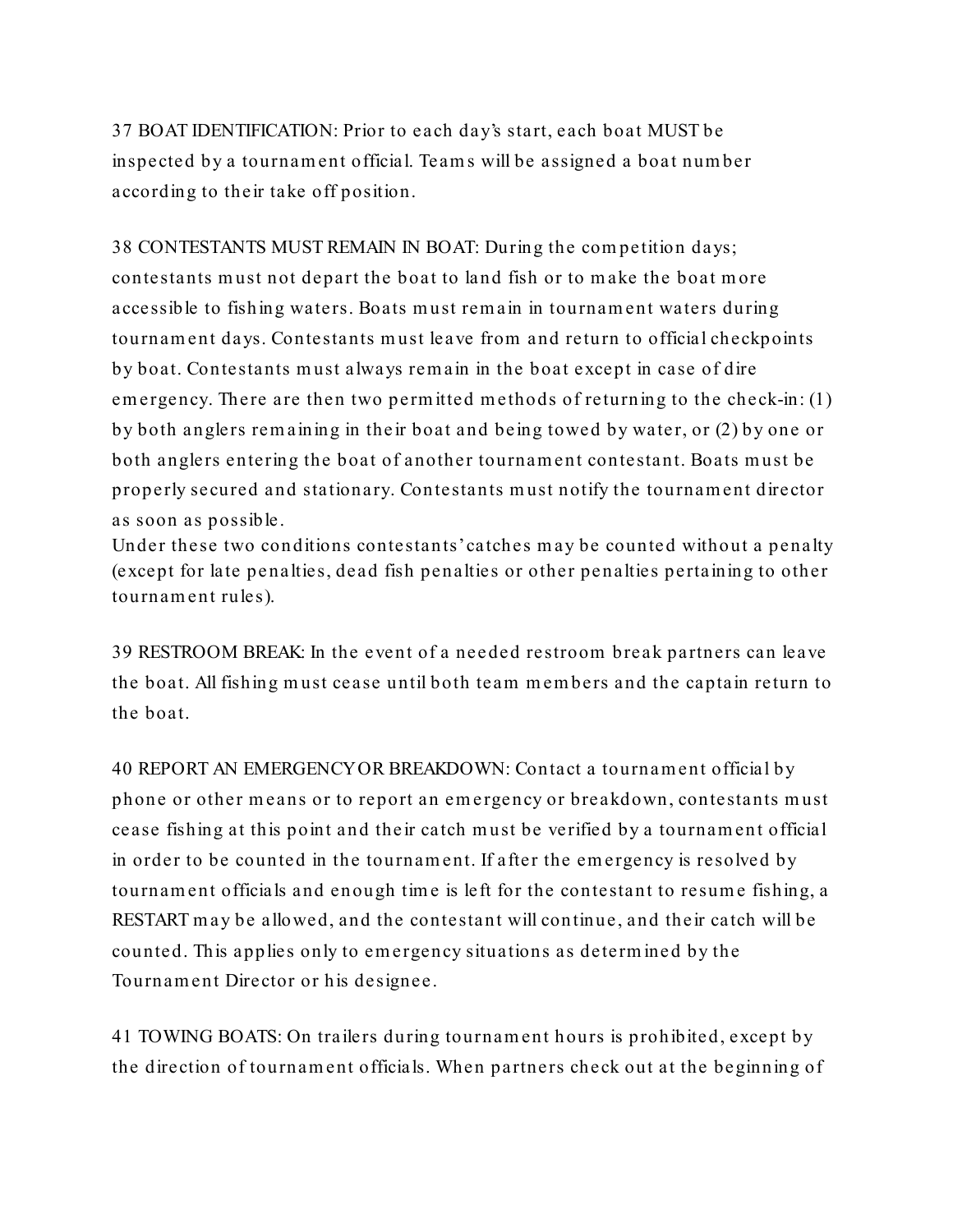the day, they must stay together and within sight of each other and their catch throughout the day except in case of em ergency.

42 OFFICIAL CHECKPOINT: There shall be only one official check point for check-out in the m orning, and one official check-in point in the afternoon which will be designated at the tournament briefing. Failure to go through boat check and checkout in the morning or failure to check-in at the check-in point in the afternoon may result in disqualification. At the tim e of check-out, all contestants and their boats shall be in full conform ity with all rules set forth by the Tournam ent Director. At check-in, all boats shall ide ntify them selves by means of the numbers described in and proceed immediately to the designated weigh-in area. Operational navigation lights must be illum inated from takeoff to the first stop of each day. Contestants who do not display operational navigation lights will be moved to the end of the blast off line. Their check in tim e will rem ain the same.

43 SCORING: Tournament standings and final winners shall be determined by the total weight of each contestant's catch during the com pe tition days of the tournament.

44 THE OFFICIAL LENGTH FOR BASS: Shall be determ ined by the Tournam ent Director and announced at the Tournament Briefing. THERE WILL BE NO MINIMUM LENGTH FOR BASS UNLESS A RESTRICTION IS SET BYLOCAL REGULATIONS. ALL BASS WILL BE MEASURED ON A FLAT BOARD WITH THE MOUTH CLOSED. ONLY BASS AS DESCRIBED ABOVE WHICH MEASURE THE OFFICIAL LENGTH OR MORE ON THE LONGEST STRAIGHT LINE WITH THE TAIL PINCHED OR SWISHED SHALL BE WEIGHED. Bass presented for weigh-in which fail to measure the official length shall result in loss of that bass and a penalty of one (1) pound for each such bass presented. Penalty shall be deducted from the total score of the contestant. Any bass that appears to have been m angle d, mashed, m auled or otherwise altered may be weighed and credited only at the discretion of tournament officials.

45 BIG FISH: No dead bass will be eligible for Big Bass awards or prizes. Each contestant will autom atically be entered into the big fish option.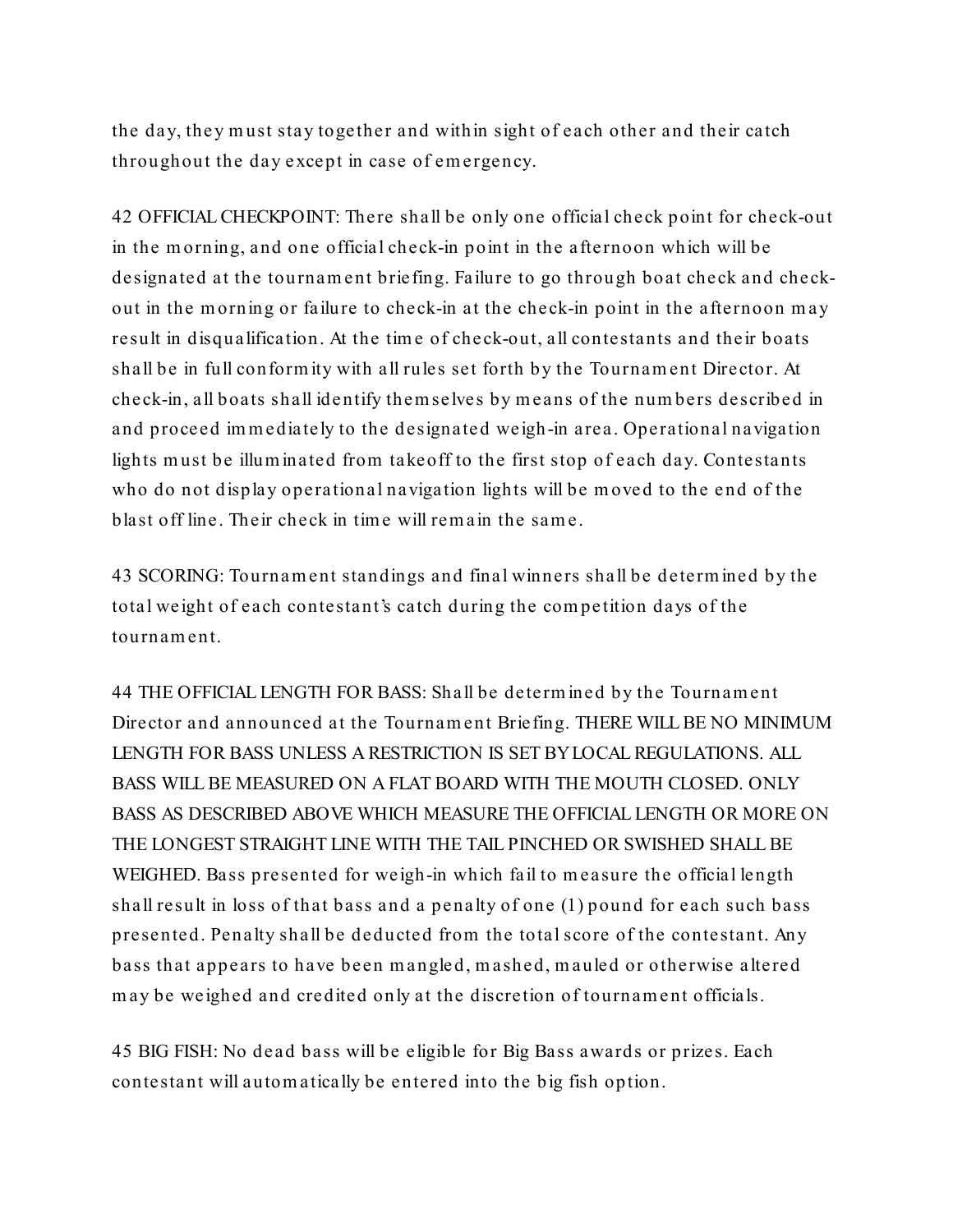46 MUST PRESENT ALL LEGAL FISH: after contestants check in at the official checkpoint, they MUST present all LEGAL fish in their possession to a tournament official to be counted, measured and weighed. Contestants may not cull or discard any fish in their possession once they have checked in at the check-in point. Once a contestant's catch is measured, counted and verifie d by a tournament official, that contestant may not return to the boat until their catch has been weighed and recorded.

47 CULLING TAGS or clips are allowed. Puncture type cull rings/tags are not allowed in com petition. Specially designe d bags which increase survival rate will be furnished by the Tournam ent Director and must be used for the weigh-in.

48 CATCH AND RELEASE: CULLING OF DEAD BASS IS PROHIBITED. No dead bass will be eligible for Big Bass awards or prizes. For each legal dead bass presented to weigh-in officials, the contestant shall be penalized 0.25 pounds per dead fish to be deducted from their daily score. Dead fish determinations will be made by WWBYS staff m em ber(s) in charge of the bump tank. Contestants will not argue, yell, demean, use profanity, or be disrespectful in any way toward this ruling. The Tournam ent Director or his/her designees shall have sole authority for assessing penalty points.

49 LATE PENALTY: Contestants who are not at the official check-in point, as described at the appointed time shall be penalized at the rate of one (1) pound per m inute late to be deducted from the total weight of his/her catch that day, including any weight to be counted toward a "big bass award." Any contestant more than 15 m inutes late shall lose all credit for that day's catch to include point's credit. There shall be no excuse for tardiness and in no case shall a contestant be allowed to make up "lost time." After proper recognition at the check-in point, contestants will be allowed am ple tim e to proceed to the weigh-in site; however, all fishing must cease upon check-in. After the tournament begins, fishing the tournament waters is prohibited except during tournament hours. Exact starting and check-in tim es will be announced at the Tournam ent Briefing. It is the angler's responsibility to confirm check-in tim es each day.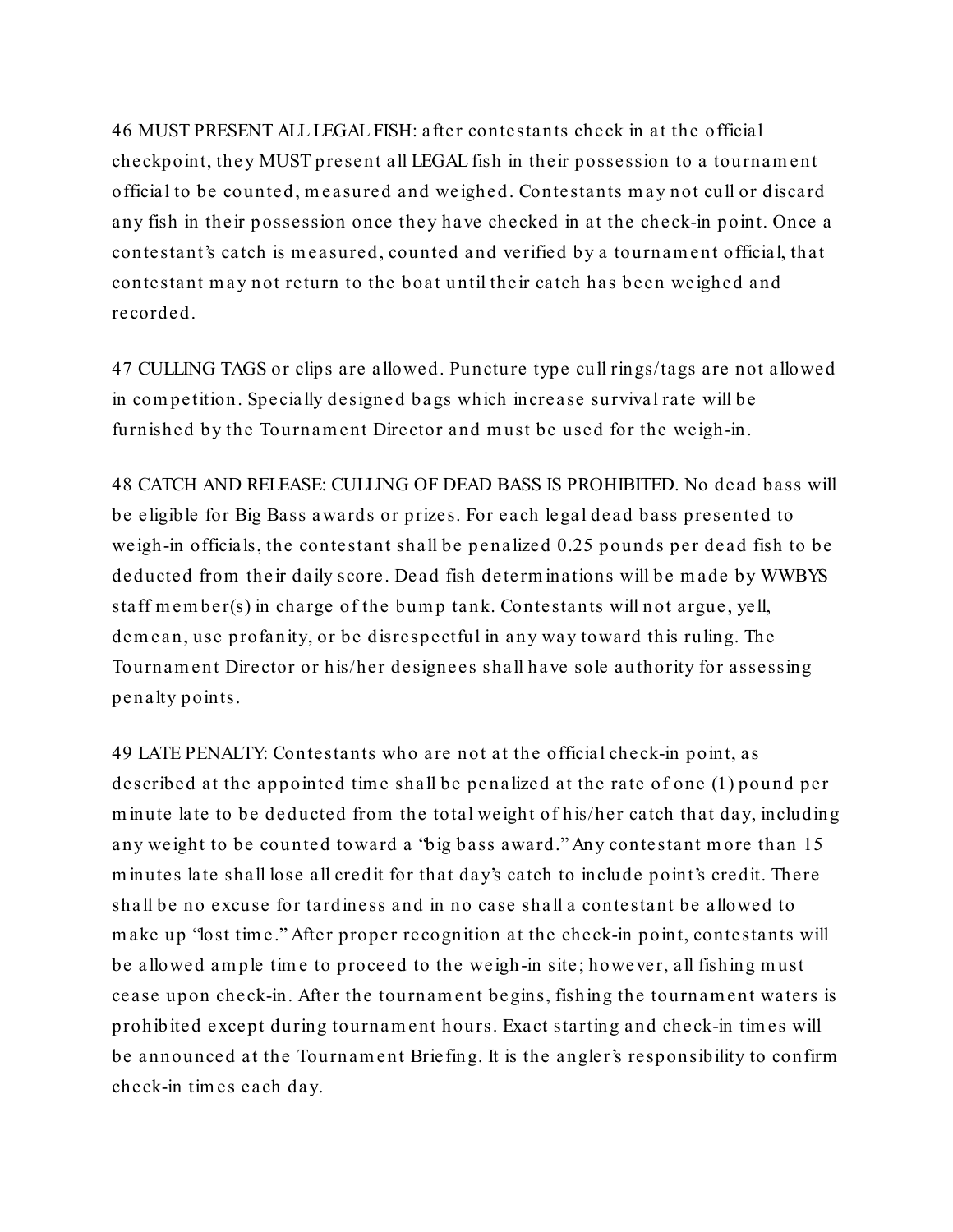50 RULE OF TIME KEEPING: The official tim e is always kept by the Tournam e nt Director once open practice has begun. For the rule of time keeping until the official clock reads the following m inute, contestants are not considere d late for that m inute in question, i.e., 3:00:59 is not considered late. 3:01 is considered one m inute late, etc.

51 Tie Breakers:

- INDIVIDUAL EVENTS/ OPEN QUALIFIERS: Will be determined by the big fish weight.
- CHAMPIONSHIP: In case of ties for the championship, the tiebreaker will be determined by the (1) largest single day's weight, (2) if the tie is not broken, largest number of legal fished weighed during com petition, (3) if the tie is not broken, the next tiebreaker will be the large st number of legal live fish weighed during compe tition, (4) if the tie is not broken, the next tiebreaker will be the biggest fish from either day. If the tie is not broken by applying the foregoing procedures, the tie will rem ain a tie. Monetary prizes for each contestant will be awarded in equal amounts. Angler of the Year points will be awarded for the place of the tied position and each contestant will be awarded equal points.

52 Big Fish- In the case where two contestants are tied with the weight of a big fish. WWBYS will com bine the prizes of equal value for those places and divide them equally by the tied contestants.

53 CHAMPIONSHIP INVITATIONAL QUALIFICATION:

- The top Ten teams from each open qualifier will receive an invitation.
- The top 10% of Juniors and High schoolers from the Pilot Club will receive an invitation.
- WWBYS reserves the right to work down the qualifying list to ensure a full field at the Cham pionship Invitational.
- WWBYS reserves the right to invite sponsor exem ptions for the Cham pionship Invitational.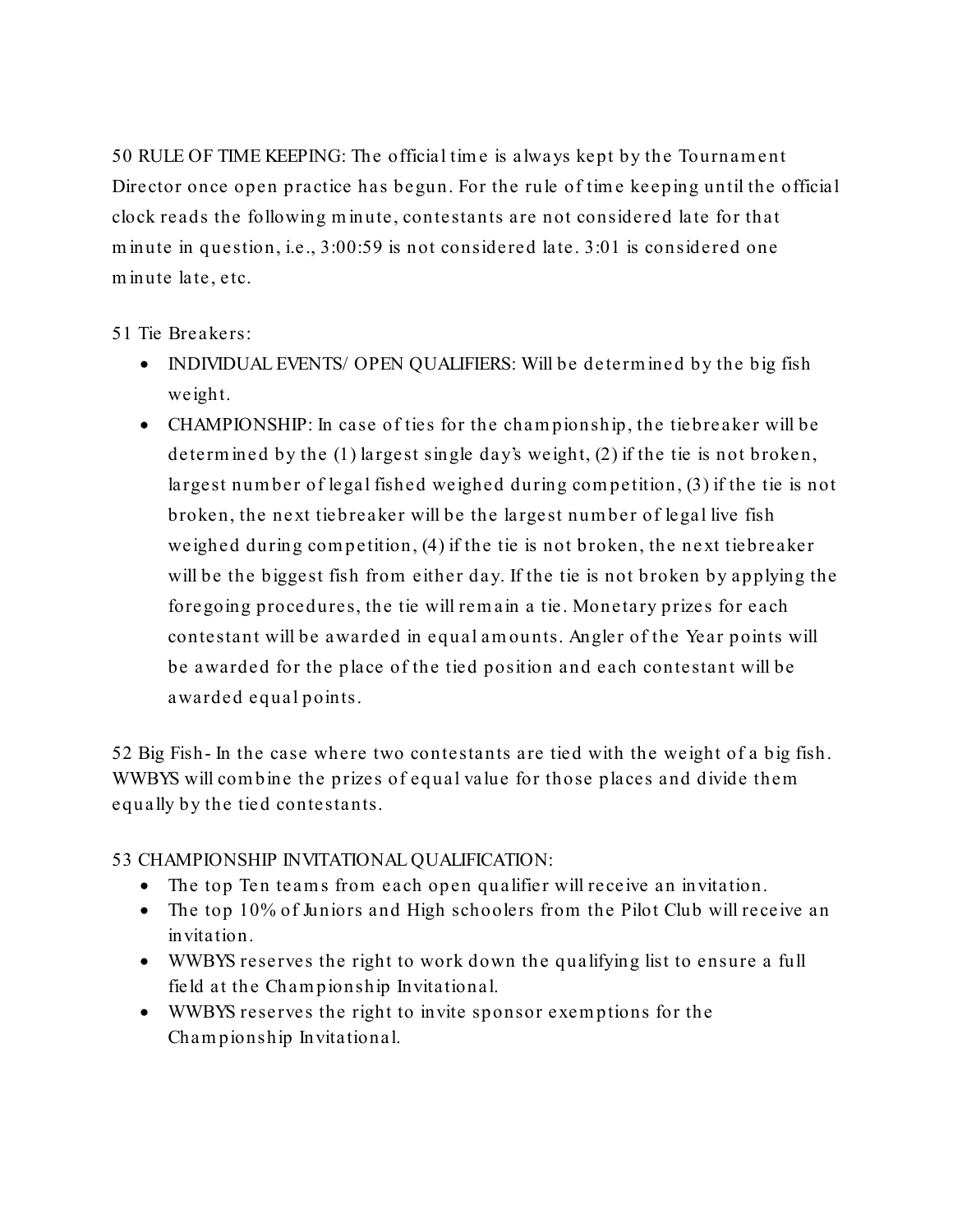54 RULES VIOLATIONS AND APPEALS COMMITTEE: An appeals committee will be established by WWBYS which shall be com prised of the tournament director and a minimum of 4 contestants from the advisory board in the event in question. Appeals for penalties assessed must be presented in writing 48 hours from the time and date of ruling to the Tournament Director. Appeals hearings shall take place within seven (7) business days from the date of receipt of the written appeal and all parties must make themselves available at prescribed time of hearing. If contestants adm it to a rules violation, they may not file an appeal of either the finding that they have violated the rules, or the penalty imposed for the violation. Decisions of the appeals committee shall be final. Contestants may be allowed to compete under appeal. However, penalties assessed will remain until final ruling by Appeals Com m ittee. Contestants may be allowed to compete under appeal for penalties assessed until final ruling by Appe als Com m ittee. Appeals of noncom petition rulings must be presented in writing to the Tournam ent Director within 48 hours from the tim e and date of ruling for review.

55 MEDIA: All official contestants of an eve nt are required to cooperate with the m edia personnel that cover the event. Contestants do not have the option of not being film ed or interviewed during the official event days. WWBYS personnel must be granted access and be able to board any contestants boat at will. Any act deemed by WWBYS officials to have the intention of preventing m edia coverage will result in disqualification from the event. Contestants must fish in an area that is accessible by WWBYS staff, m edia, and camera personnel as deemed by the tournament director. As a general rule WWBYS views this as a 20-foot fiberglass bass boat with the motor trimmed down under its own power. If contestants have any questions, they must approach the tournament director.

56 LOGOS AND/OR SIGNAGE: Contestants are encouraged to wear their own clothing which may bear patches, logos and other signage prom oting the angler's sponsors. WWBYS m ay, however, restrict the use of patches, logos, signage, etc. which are, in WWBYS'sole judgment, in poor taste. WWBYS will provide as much advance notice as possible to the contestants in such instances. Contestants are also encouraged to wear WWBYS' logo on their tournament jerseys.